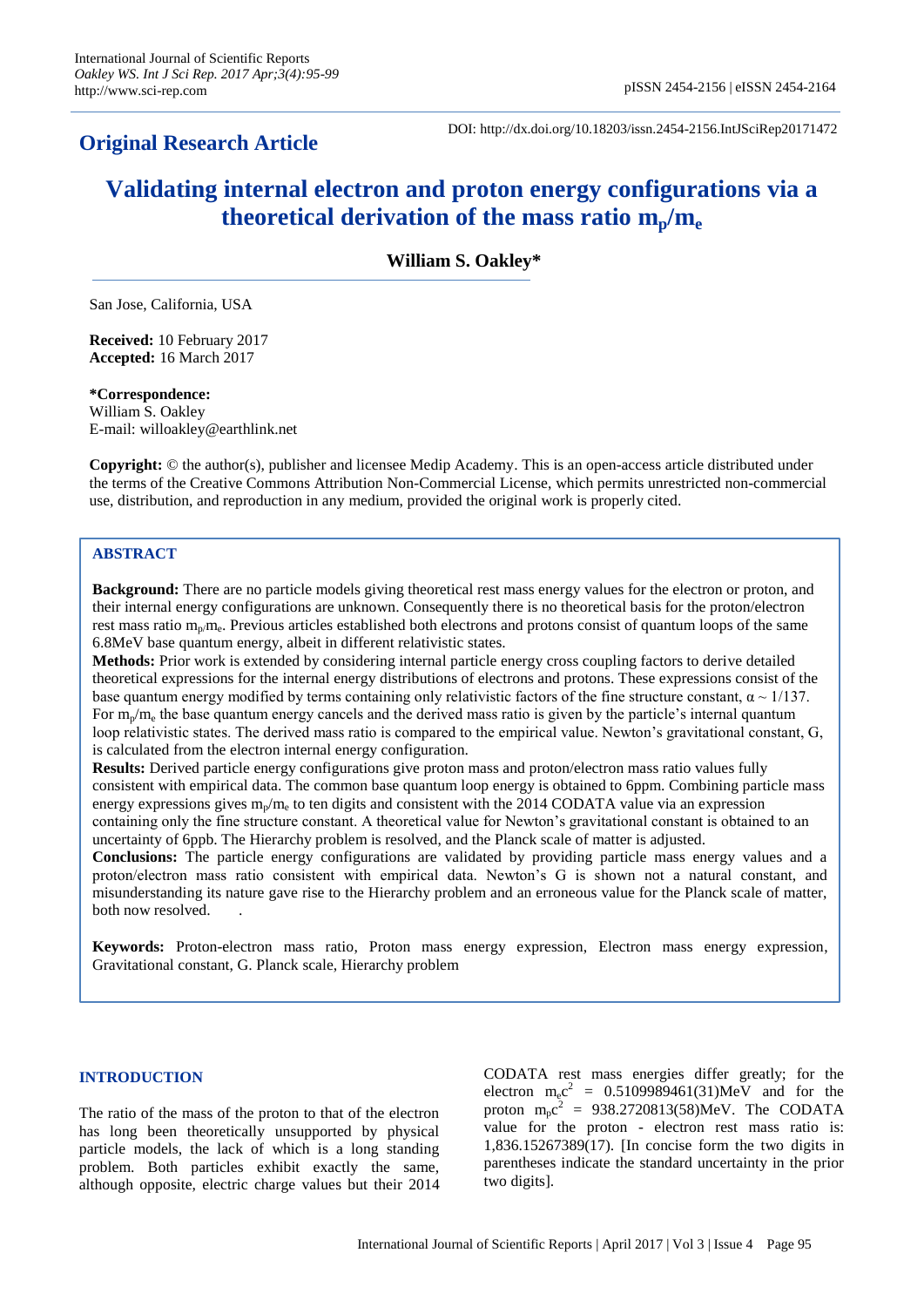Recently published articles describe particle models wherein both electrons and protons are composed of the same energy quantum of about 6.8MeV in the form of relativistic quantum loops of about  $35MeV.<sup>1,2</sup>$  Each quantum loop consists of an energy quantum of nominally 6.8MeV relativistic by  $\alpha^{-1/3}$ , i.e. 5.15559 *x*  $6.8MeV = 35MeV$ . On formation both particles undergo relativistic volume changes of  $\alpha$  with loop energies relativistic by  $\alpha^{\pm 1/3}$  in each dimension.

Given the above proton empirical rest mass energy, a three dimensional model with the base quantum energy relativistic by  $\alpha^{-1}$  provides a nominal initial value for the base quantum energy as in (1), where the fine structure constant is  $\alpha \sim 1/137.035999139(31)$ .

$$
m_{p}c^{2} = 938.2720813 \text{MeV} \sim \alpha^{-1} 6.84 \text{MeV} = 937 \text{MeV} \quad (1)
$$

From the referenced helical-toroid electron model.<sup>1</sup> with the nominal base quantum energy  $m_q c^2 = 6.8$ MeV, the nominal electron rest mass energy in (2) is close to, but somewhat greater than, the empirical value of 0.510998946MeV,

$$
m_{e}c^{2} \sim 2\alpha^{2/3} 6.8 MeV = 0.51166 MeV
$$
 (2)

It is clear the 6.8MeV base energy value is insufficiently precise and both expressions (1) and (2) require adjustment by considering possible internal particle dynamics, such as energy cross coupling between quantum loops. Initial internal energy adjustment values can be obtained by analyzing the sparse set of crosscoupling values available from simple relativistic expressions containing α. The empirical particle mass ratio  $m_p/m_e$  places an additional constraint on the values within the expressions.

*Particle Models:* The above nominal expressions for the proton and electron mass energies are both based on conceptual models describing the energy distribution within the particles. The electron is described as two circulating electromagnetic (EM) components each of spin- $\frac{1}{2}$  and energy  $m_q c^2$  propagating rectilinearly in an involute helical toroidal curved space-time path close to and just outside an event horizon as in Figure 1a. The nominal internal electron relativistic energy distribution of  $2m_qc^2(\alpha^{2/3}.\alpha^{2/3}.\alpha^{1/3})$  about the x, y, z, axes was previously given, $\frac{1}{1}$  where the Newtonian gravitating mass derives from the space-time curvature about the x and y axes, and the rotational energy about the z axis , (i.e.  $2\alpha$ ) <sup>1/3</sup>m<sub>q</sub>c<sup>2</sup> ~70MeV), is reduced by the coupling factor α, to energy about the x and y axes.

The proton is described as a single spin-½ component of energy m<sub>q</sub>c<sup>2</sup> propagating rectilinearly just inside an event horizon in an evolute toroidal curved space-time path as in Figure 1b. Due to the toroidal propagation paths each particle evidences a magnetic dipole to the observer.



**Figure 1: (a) Electron energy involute space-time path**.



**Figure 1: (b) Proton energy evolute space-time path.**

The proton is considered a single spin- $\frac{1}{2}$  wave of m<sub>q</sub>c<sup>2</sup> with two passes about the z axis overlapped to form a spin-1 wave in a quantum loop in the x, z plane, tangential to and rotating about the z axis into the y, z plane so the x and y axes energy is symmetric. As described in a previous article, $2$  the proton's relativistic energy distribution about the x, y, z, axes relative to the observer domain is consistent with (1), the inverse of that for the electron, and resembles the quark partial charge notion,

$$
m_{p}c^{2} = m_{q}c^{2}(\alpha^{2/3}.\alpha^{2/3}.\alpha^{1/3})
$$
\n(3)

This observer domain energy distribution derives from the inversion of the distribution in an internal particle domain very similar to that of the spin-1 electron, at  $2m_qc^2(\alpha^{2/3}.\alpha^{2/3}.\alpha^{1/3})$ , but with the single spin-1/2 loop wavelength passing twice around the z axis per quantum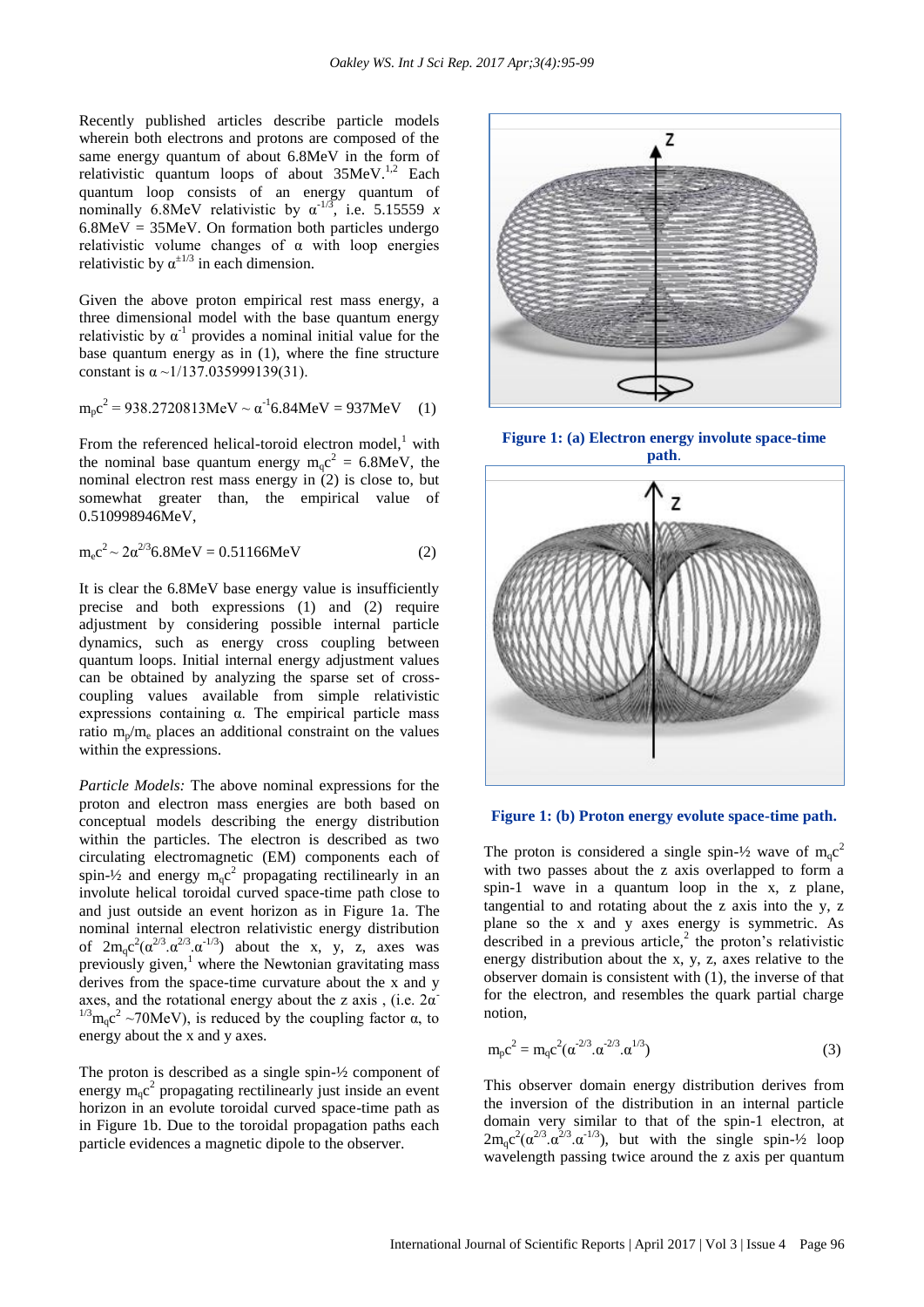cycle to achieve particle stability via energy phase match to mimic a spin-1 EM wave and provide unit charge.

The two particles exhibit equal but opposite charge values as energy localization in the observer domain causes the particles to undergo opposite volume changes by adopting different relativistic states. On localizing the volume the two component electron circulation expands by α, whereas on localizing the volume of the proton"s single component contracts by  $\alpha$ . This results in the space-time metric surrounding the particles having oppositely directed radial strains, producing opposite charge effects. Via space-time curvature, the observed particle gravitational rest mass depends on the propagation radius of curvature of the particle"s quantum loops in their relativistic states. Reference 1 describes the electron internal mass energy of  $2m_qc^2$  reduced by about  $\alpha^{2/3}$  due to loop expansion, whereas the proton single internal loop mass energy of  $m_q c^2$  is increased by  $\alpha^{-1}$  via loop contraction. Both particles have been previously described as in dynamic equilibrium between radial (electric) and circumferential (mass) metric strains.1,3

As noted in the introduction *both electron and proton consist only of components with the same base quantum energy*  $m_q c^2$ , so the empirical mass ratio  $m_p / m_e$  depends *only on the relativistic state of each particle's circulating loop energy*. To a first approximation this ratio is nominally given by;

$$
m_p/m_e \sim \alpha^{-1}/2\alpha^{2/3} = 1821.2\tag{4}
$$

The ratio (4) differs somewhat from the empirical 2014 CODATA rest mass ratio of 1,836.15267389(36), but essentially confirms the base energy  $m_q c^2$  is likely the same for both particles. It also indicates the particle's basic quantum loop energy configurations are probably valid, but are only approximate as the individual particle mass energy expressions are nominal, each requiring minor but different, adjustments.

The electron energy distribution  $2m_qc^2(\alpha^{2/3}.\alpha^{2/3}.\alpha^{1/3})$ shows the primary energy circulation of  $2\alpha^{-1/3}m_qc^2$  about the z axis couples about the x and y axes via the coupling constant  $\alpha$ , and forms relativistic energy  $2m_qc^2\alpha^{2/3}$  about the x and y axes. The coupled energy thereby oscillates along the z axis to form a three dimensional particle as in Figure 1a. But subsequent smaller cross axis recoupling factors are not included. The nominal proton mass energy expression (1) does not include the particle"s rotation energy about the toroid z axis. For these reasons  $m_q c^2$ must differ slightly from the 6.84MeV in (1).

#### **METHODS**

The precise value of  $m_q c^2$ , the base quantum energy for both electrons and protons, is not a factor in the proton/electron mass ratio as evident from (4). Possible cross axis energy coupling factors for the electron and proton mass energies are deduced as follows.

#### *The electron*

As above, the first coupling by  $\alpha$  reduces the z axis energy and forms energy about the x, y axes of  $2\alpha^{2/3}m_qc^2$ . A second order coupling must exist with energy recoupling back from about the x, y axes to about the z axis, postulated as occurring via a second coupling factor  $\alpha^{2/3}$ , reduced by half due to a  $\pi/2$  phase change. This energy then recouples again about the x and y axes by  $\alpha$ and is thus  $\alpha^{5/3}/2$  of the initial energy about the x, and y axes). The energy about the x, and y axes is thereby  $2\alpha^{2/3}$ m<sub>q</sub>c<sup>2</sup>/(1 +  $\alpha^{5/3}$ /2). This coupling-recoupling cycle repeats with the coupling reduced by  $\alpha^{5/3}/2$  at each cycle giving (5). The sign of the coupling is reversed on alternate coupling cycles due to phase effects, giving the electron rest mass energy expression,

 $m_e c^2 = 2 m_q c^2 \alpha^{2/3} / [1 + \alpha^{5/3} / 2 - (\alpha^{5/3} / 2)^2 + (\alpha^{5/3} / 2)^3 - ]$  MeV (5)

Where  $[1 + \alpha^{5/3}/2 - \alpha^{10/3}/4 + \alpha^{15/3}/8 \dots] =$ 1.0001372521822646 = K (say), and  $2\alpha^{2/3}$  = 0.0752442900019.

From (5),  $m_e c^2 = (2\alpha^{2/3} m_q c^2/K)$ .MeV;  $2m_q c^2 =$ 13.58426213MeV; and  $m_q c^2 = 6.792131067MeV$ .

Thus  $2m_qc^2 = \alpha^{-2/3}Km_ec^2$ , and the CODATA value  $m_e =$ 9.10938356(11) *x* 10<sup>-31</sup>kg, gives  $2m_q$  = 2.421614665 *x*  $10^{-29}$ kg. The value m<sub>q</sub>c<sup>2</sup> is uncertain by 6ppb as it derives from the empirical value  $m_ec^2$ .

#### *The Gravitational constant G*

As previously determined in reference [1] a theoretical value for Newton's gravitational constant  $G_N$ , is given by;

$$
G_T = (\hbar c/c^4)/4m_q^2 \tag{6}
$$

With c the numerical value of c in cgs units, (for reasons explained briefly in the note below), and where  $\underline{c}^4$  =  $(2.99792458 \times 10^{10})^4$ , we obtain;

$$
\hbar c/\underline{c}^4 = 3.913938931 \; x \; 10^{-68} \; J/m \tag{7}
$$

From above  $(2m_q)^2 = 5.864217632 \times 10^{-58} \text{kg}^2$ , and we obtain a theoretical value  $G_T$  for Newton's constant;

$$
G_T = (\hbar c/\underline{c}^4)/4m_q^2 = (3.913938931 \t x \t 10^{-68})
$$
  
7.864217588 x 10<sup>-58</sup>, SI units

$$
= 6.674273033 \; x \; 10^{-11}, \; SI \; units \tag{8}
$$

This is within the standard uncertainty of the empirical value G<sub>N</sub>, at G<sub>N</sub> = 6.67408(31) *x* 10<sup>-11</sup> (SI units). The uncertainty in  $G_T$  is limited by (5) to about 6ppb via the uncertainty in the derived value of  $m_q c^2$ , following the uncertainty in the empirical value of  $m_ec^2$ .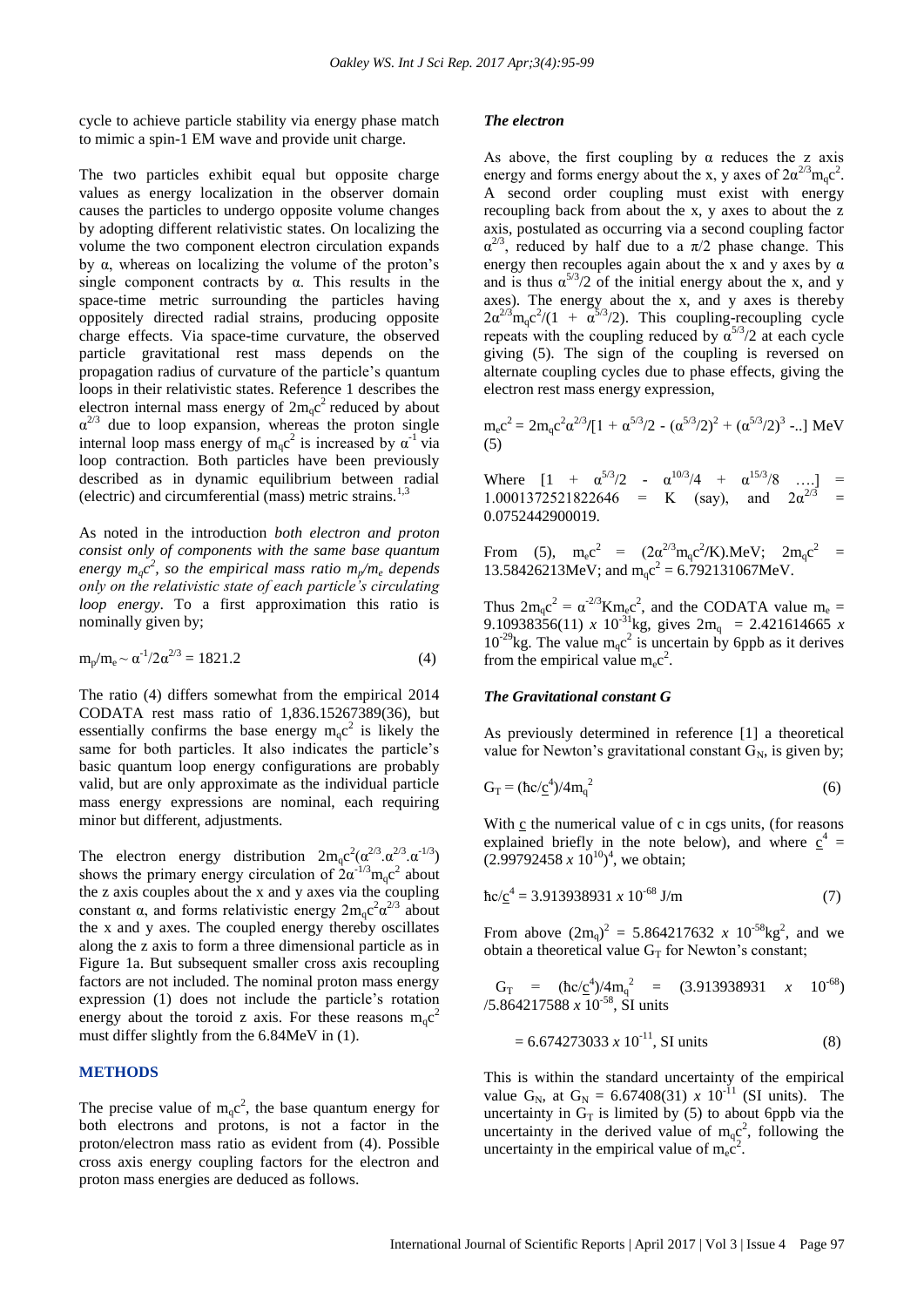**Note:** Reference 1 shows the historical assumption that gravity acts via force between masses in the observer domain is incorrect and inadvertently introduced a numerical factor equal to  $\underline{c}^4$  into G. Hence the dimensions of  $G_N$ , Newton's classical constant, are in error by  $c^4$ . The real force of gravity acts on quantum energies  $m_q c^2$ circulating within particles, wherein each energy propagates rectilinearly in a relativistic state close to a toroidal event horizon and is thereby dimensionally remote by  $c^2$  from the observer domain in which mass is measured, i.e.  $m = E/c^2$ .

# *The proton*

As shown previously, $1/2$  the proton energy circulation is very similar to the electron, but with the relativistic factors "inverted", i.e.  $m_p c^2 = m_q c^2 (\alpha^{2/3} \alpha^{2/3} \alpha^{1/3})$ .

Using the value of  $m_q c^2$  derived from (5) above we obtain

$$
\alpha^{-1} m_q c^2 = 930.7664668 \text{MeV}
$$
 (9)

This differs from the empirical value  $m_p c^2$  by;

$$
m_{p}c^{2}/\alpha^{1}m_{q}c^{2} = 938.2720813 / 930.7664668 = 1.008063907
$$
 (10)

The proton energy circulation as shown in Figure 1b and described by  $m_p c^2 = m_q c^2 (\alpha^{2/3} \cdot \alpha^{2/3} \cdot \alpha^{1/3})$  is primarily rotationally relativistic about the x, y axes with the energy coupled about the z axis by  $\alpha$  and the x, y circulation normally reduced by  $(1-\alpha)$ . However, as in reference [3], the proton energy propagates in a domain just inside a toroidal event horizon and the local spacetime curvature is reversed by transiting the event horizon into the observer domain. Thus the internal energy distribution  $(\alpha^{2/3} \alpha^{2/3} \alpha^{1/3})$  is evident to the observer as  $(\alpha^2 \alpha^{1/3})$  $2^{2/3}$ . $\alpha^{-2/3}$ . $\alpha^{1/3}$ ) and the energy about the x, y axis is effectively increased by  $(1 + \alpha)$ , giving;

$$
\alpha^{-1}(1+\alpha)m_qc^2 = 937.5585983MeV \tag{11}
$$

This is less than the proton rest mass energy by 1.000761001. As noted above, the rotation energy about the z axis is  $\alpha$  that about the x, y axes, and is postulated to recouple back about those axes again reduced by  $\alpha$ , for a recoupling of  $\alpha^2$ , (= 0.00005325135448). This coupling factor likely repeats on subsequent cycles resulting in a recoupling of  $(1 + \alpha^2 - \alpha^4)$  at 1.000053248587732, increasing  $(11)$  to give  $(12)$ ;

$$
\alpha^{-1}(1+\alpha)(1+\alpha^2-\alpha^4)m_qc^2 = 937.6085214MeV \qquad (12)
$$

This energy value differs from the empirical proton rest mass energy by;

$$
938.2720813 / 937.6085214 = 1.000707715 \tag{13}
$$

If, similar to as in the electron, the proton internal loop energy cross couples, and considering the uncertainty in

 $m_q c^2$ , this factor is likely  $(1 + \alpha^{4/3}/2) = 1.000707713$ . Increasing (12) by this factor gives  $m_p c^2$  = 938.2720791MeV. This can be considered as the two halves of each loop energy of  $\alpha^{2/3} m_q c^2$  interacting with each other for a total of  $(\alpha^{2/3}m_qc^2)^2/2 = \alpha^{4/3}m_qc^2/2$ . If so, presumably there would be no subsequent re-coupling.

It is therefore postulated;

$$
m_p c^2 = \alpha^{-1} (1 + \alpha)(1 + \alpha^{4/3}/2)(1 + \alpha^2 - \alpha^4) m_q c^2 = 938.2720791 MeV
$$
\n(14)

The above calculation gives essentially the same value as the proton empirical rest mass, both having an uncertainty of about 6ppb. These calculations employed ten digit numbers so rounding off during multiple calculation steps may significantly affect the last two digits.

*Proton / electron mass ratio*: In calculating the electron / proton mass ratio from (5) and (14), the  $m_qc^2$  terms cancel and we obtain (15), a mass ratio containing only terms of  $\alpha$  and thus independent of individual particle masses. The standard uncertainty in the empirical value of  $\alpha$  is only 0.32ppb, which requires a calculation to 15 significant digits to minimize computational round-off errors. Thus,

$$
m_p/m_e = \alpha^{5/3} (1 + \alpha)(1 + \alpha^{4/3}/2)(1 + \alpha^2 - \alpha^4)[1 + \alpha^{5/3}/2 - (\alpha^{5/3}/2)^2 + (\alpha^{5/3}/2)^3 - \ldots]/2 = 1836.15267772749.
$$
 (15)

#### **RESULTS**

This mass ratio result closely matches the empirical mass ratio (1836.152 673 89(17), over nine orders of magnitude, differing by only 2.09ppb. Much if not all of this difference may be due to the small uncertainty in the value of α.

The electron and proton internal energy distributions described above via relativistic quantum loop concepts give the particle masses to a few parts per billion, fully consistent with empirical data.

The base quantum loop energy common to both particles is;  $m_q c^2 = 6.792131067MeV$ , and is derived via the electron rest mass energy with an uncertainty of 6ppb. Note  $\alpha^{-1/3} m_q c^2 = 35.0174 MeV$ .

A theoretical value for Newton"s classical gravitational constant  $G_N$  is obtained matching and surpassing empirical data with increased precision, providing an uncertainty of 6ppb due to the uncertainty in  $m_q c^2$ .

### **DISCUSSION**

The impact of this analysis is far reaching with one major consequence being resolution of the Hierarchy problem. This problem is the lack of an explanation for the dearth of particles with masses much greater than the proton at